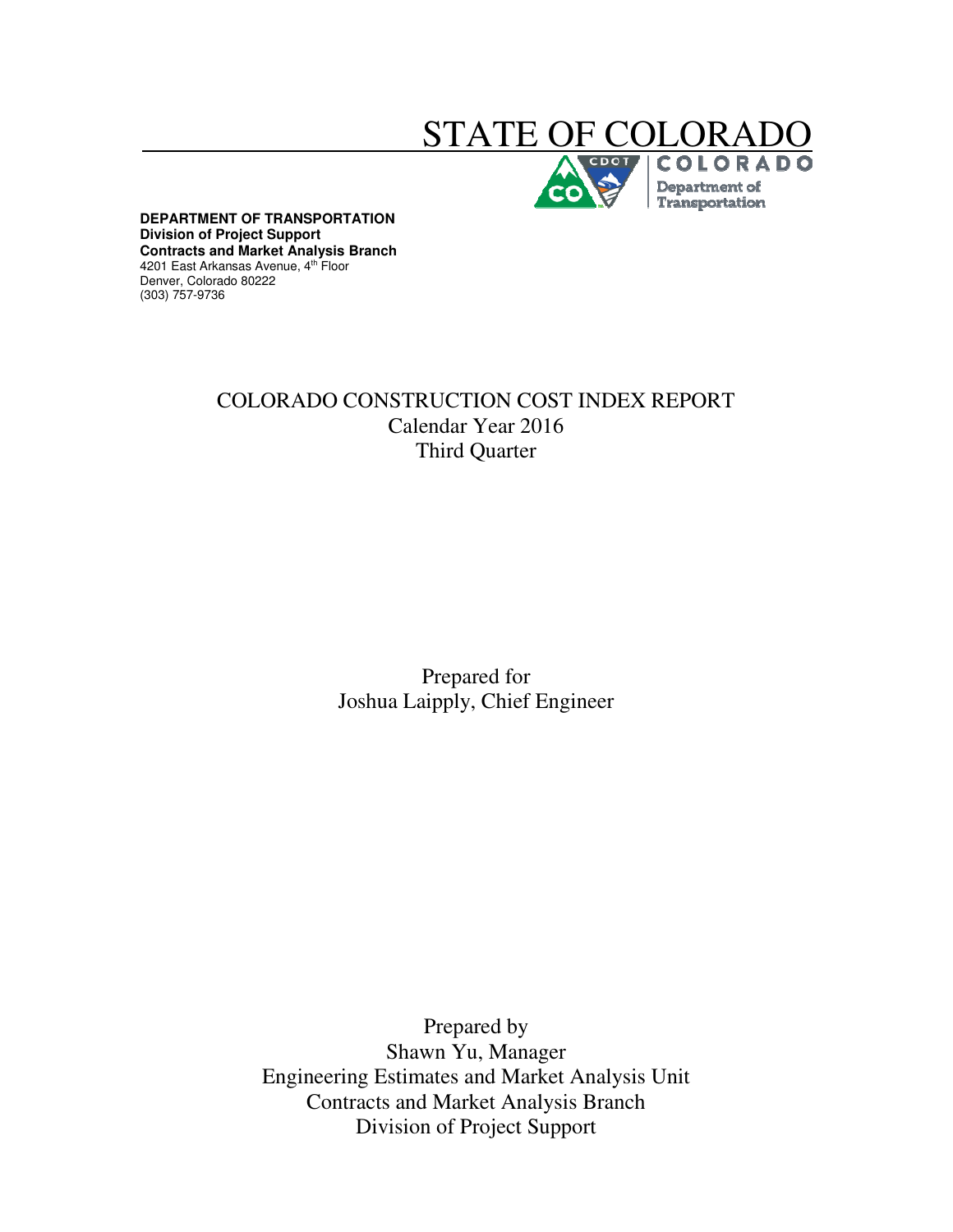## CCI REPORT SUMMARY

## 3 rd QUARTER ENDING September 30, 2016

<sup>\*</sup> Calculations based on quarterly data may vary significantly due to strong seasonality in Colorado.

<sup>\*\*</sup> Calculations derived from the most recent four consecutive quarters of data compared to the previous four consecutive quarters of data.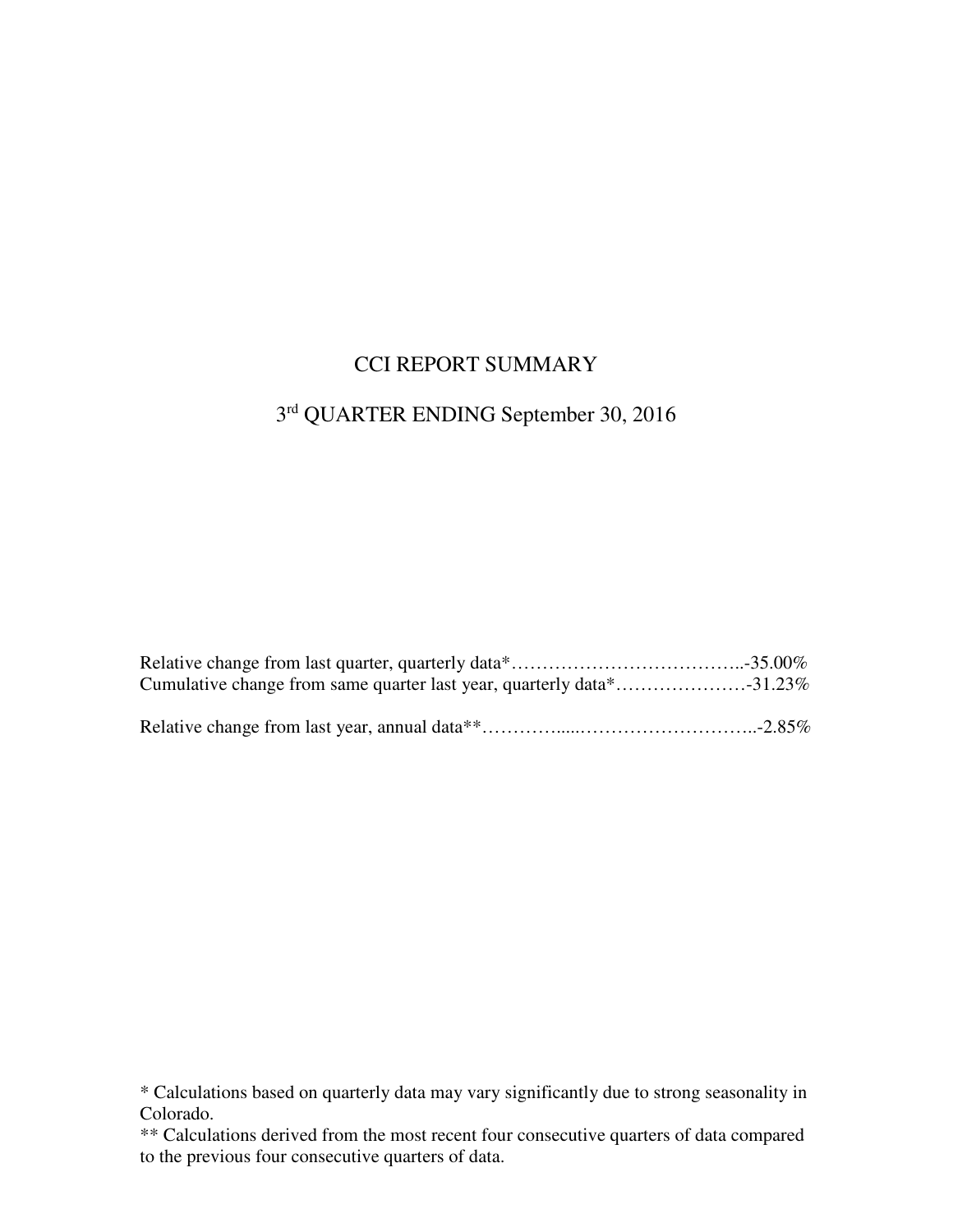#### **Summary for all Design-Bid-Build projects awarded between 7/1/2016 and 9/30/2016**

| Project Amount                    | Number of<br>Projects | Number of<br><b>Bidders</b> | <b>Biddable Items</b><br><b>Total Amount</b> | Average<br>Number of<br><b>Bidders</b> |
|-----------------------------------|-----------------------|-----------------------------|----------------------------------------------|----------------------------------------|
| \$0.00 to \$999,999.99            | 8                     | 20                          | \$5,244,330.33                               | 2.50                                   |
| \$1,000,000.00 to \$4,999,999.99  | 15                    | 43                          | \$27,638,689.73                              | 2.87                                   |
| \$5,000,000.00 to \$19,999,999.99 | 7                     | 21                          | \$62,921,884.86                              | 3.00                                   |
| \$20,000,000.00 or Greater        | 1                     | 8                           | \$21,544,006.09                              | 8.00                                   |
| Total                             | 31                    | 92                          | \$117,348,911.01                             | 2.97                                   |

Average number of bidders per project increased to 2.97 this quarter from 2.88 the previous quarter. Average cost per Design-Bid-Build project was \$3,785,448.74.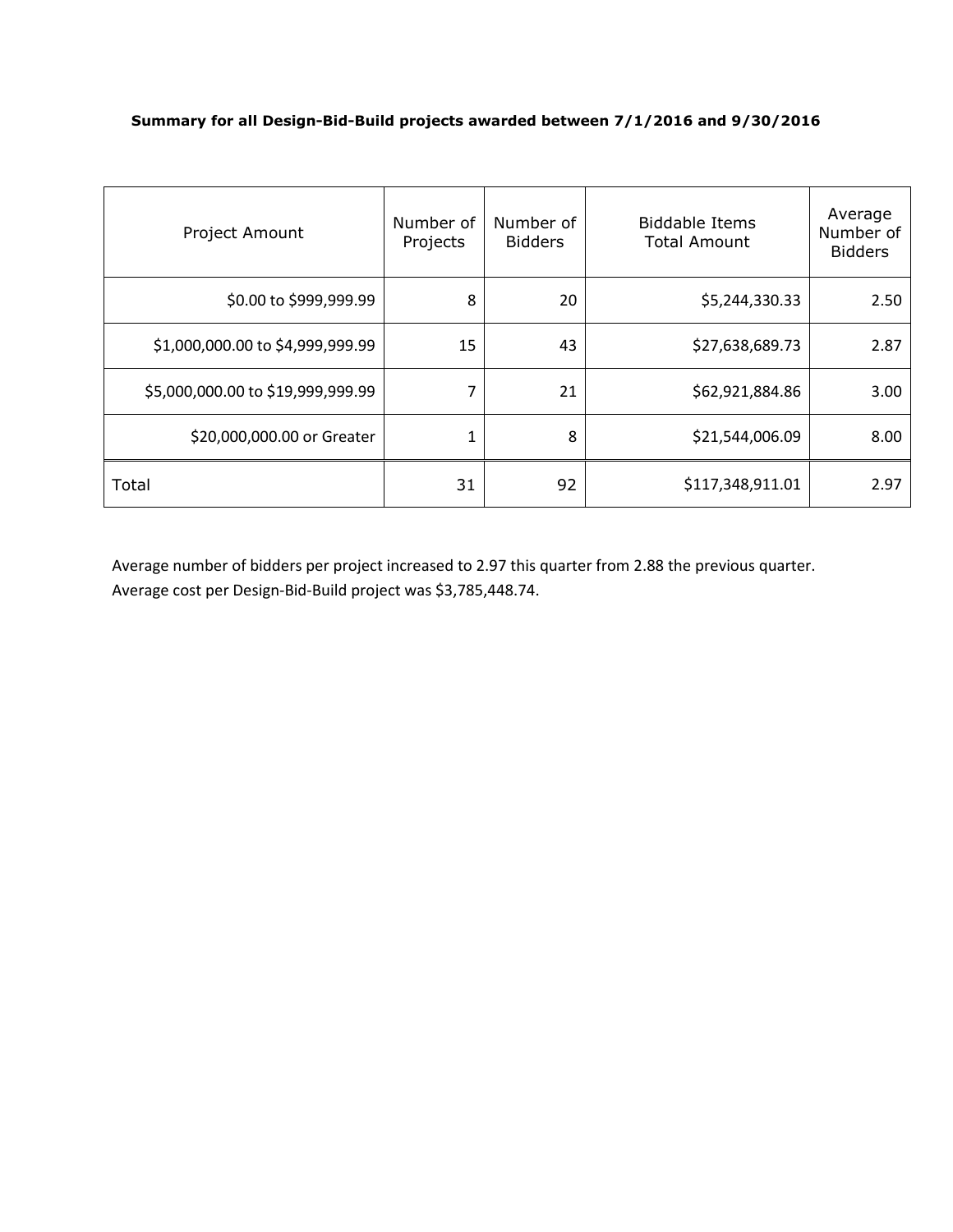|         |              | Earthwork     |            | Hot Mix Asphalt |              | Concrete Pavement* |            | <b>Structural Concrete</b> |           | Reinforcing Steel      |              | Fisher Ideal Index |            |
|---------|--------------|---------------|------------|-----------------|--------------|--------------------|------------|----------------------------|-----------|------------------------|--------------|--------------------|------------|
|         | Year Quarter | Price (\$/CY) | Qty (CY)   | Price (\$/TON)  | Qty (TON)    | Price (\$/SY)      | Qty (SY)   | Price (\$/CY)              | Qty (CY)  | Price $(\frac{5}{LB})$ | Qty (LB)     | Relative           | Cumulative |
| 2012 Q1 |              | 9.32          | 295,331.00 | 83.52           | 611,829.00   | 29.47              | 459,695.83 | 433.44                     | 7,636.00  | 0.88                   | 1,956,874.00 |                    | 1.0000     |
| 2012 Q2 |              | 10.61         | 367,636.10 | 82.65           | 328,357.21   | 31.18              | 264,194.31 | 472.96                     | 5,910.00  | 0.97                   | 833,101.00   | 1.0190             | 1.0190     |
| 2012 Q3 |              | 11.92         | 212,117.00 | 90.76           | 59,799.23    | 34.76              | 107,643.81 | 487.93                     | 2,388.20  | 1.04                   | 485,586.00   | 1.0995             | 1.1204     |
| 2012 Q4 |              | 9.49          | 246,805.00 | 102.24          | 146,197.04   | $n/a**$            | $n/a**$    | 527.68                     | 1,772.00  | 0.94                   | 310,307.00   | 1.0344             | 1.1590     |
| 2013 Q1 |              | 8.08          | 659,125.00 | 76.07           | 393,759.56   | 31.81              | 549,580.81 | 487.00                     | 9,019.00  | 0.87                   | 1,929,721.00 | 0.8044             | 0.9323     |
| 2013 Q2 |              | 12.75         | 316,498.00 | 84.37           | 501,946.32   | 52.18              | 60,482.78  | 427.09                     | 6,857.00  | 0.91                   | 1,048,761.00 | 1.2121             | 1.1300     |
| 2013 Q3 |              | 8.72          | 419,967.00 | 85.00           | 147,064.84   | 35.57              | 170,833.67 | 372.83                     | 9,917.00  | 0.77                   | 2,350,291.00 | 0.8947             | 1.0111     |
| 2013 Q4 |              | 10.00         | 75,520.00  | 80.78           | 198,528.45   | 42.64              | 92,749.00  | 309.40                     | 1,752.00  | 0.85                   | 486,791.00   | 1.0086             | 1.0197     |
| 2014 Q1 |              | 20.16         | 99,605.00  | 92.28           | 433,692.17   | 76.84              | 57,552.78  | 476.21                     | 3,265.00  | 0.98                   | 629,246.00   | 1.2581             | 1.2830     |
| 2014 Q2 |              | 12.88         | 610,731.00 | 88.13           | 548,253.70   | 34.34              | 302,520.17 | 517.01                     | 8,249.90  | 0.90                   | 1,468,195.00 | 0.8421             | 1.0804     |
| 2014 Q3 |              | 13.30         | 708,794.00 | 100.07          | 102,680.99   | 52.39              | 147,911.17 | 592.26                     | 16,294.30 | 1.01                   | 2,949,114.00 | 1.1740             | 1.2684     |
| 2014 Q4 |              | 10.73         | 695,288.00 | 113.42          | 141,154.23   | 46.12              | 156,635.11 | 549.86                     | 6,657.10  | 1.03                   | 948,029.00   | 0.9591             | 1.2166     |
| 2015 Q1 |              | 16.60         | 301,494.80 | 83.80           | 736,968.84   | 34.36              | 311,378.67 | 744.81                     | 1,994.30  | 1.66                   | 368,665.00   | 0.8798             | 1.0703     |
| 2015 Q2 |              | 15.12         | 167,066.00 | 94.22           | 311,989.59   | 46.36              | 219,498.00 | 577.73                     | 1,119.00  | 1.64                   | 205,245.00   | 1.1391             | 1.2193     |
| 2015 Q3 |              | 20.32         | 40,649.00  | 98.61           | 89,024.05    | 75.70              | 12,880.78  | 739.20                     | 706.90    | 1.33                   | 86,854.00    | 1.1536             | 1.4065     |
| 2015 Q4 |              | 12.16         | 309,414.10 | 81.21           | 66,957.40    | 47.46              | 128,174.06 | 598.73                     | 3,702.00  | 1.42                   | 366,651.00   | 0.7434             | 1.0456     |
| 2016 Q1 |              | 12.27         | 939,477.00 | 84.03           | 1,078,315.35 | 39.18              | 243,518.78 | 617.10                     | 6,507.71  | 1.02                   | 1,627,487.00 | 0.9767             | 1.0213     |
| 2016 Q2 |              | 31.34         | 14,104.00  | 110.17          | 118,434.28   | 104.99             | 1,936.89   | 1,028.57                   | 126.00    | 2.79                   | 12,189.00    | 1.4571             | 1.4881     |
| 2016 Q3 |              | 10.66         | 503,305.00 | 83.55           | 286,987.61   | 52.59              | 275,462.06 | 606.80                     | 1,952.80  | 0.94                   | 331,788.70   | 0.6500             | 0.9672     |

## Colorado Construction Cost Index Tabulations: Quarterly Data

Weighted average prices and quantities are calculated after outliers (< 5% and > 95%) are removed in the preceding 7 years for a given quarter.

\* Concrete Pavement is normalized to 9 inches thick.

\*\* Assuming same price and quantity as previous quarter for index calculations, due to insufficient data of this sub group.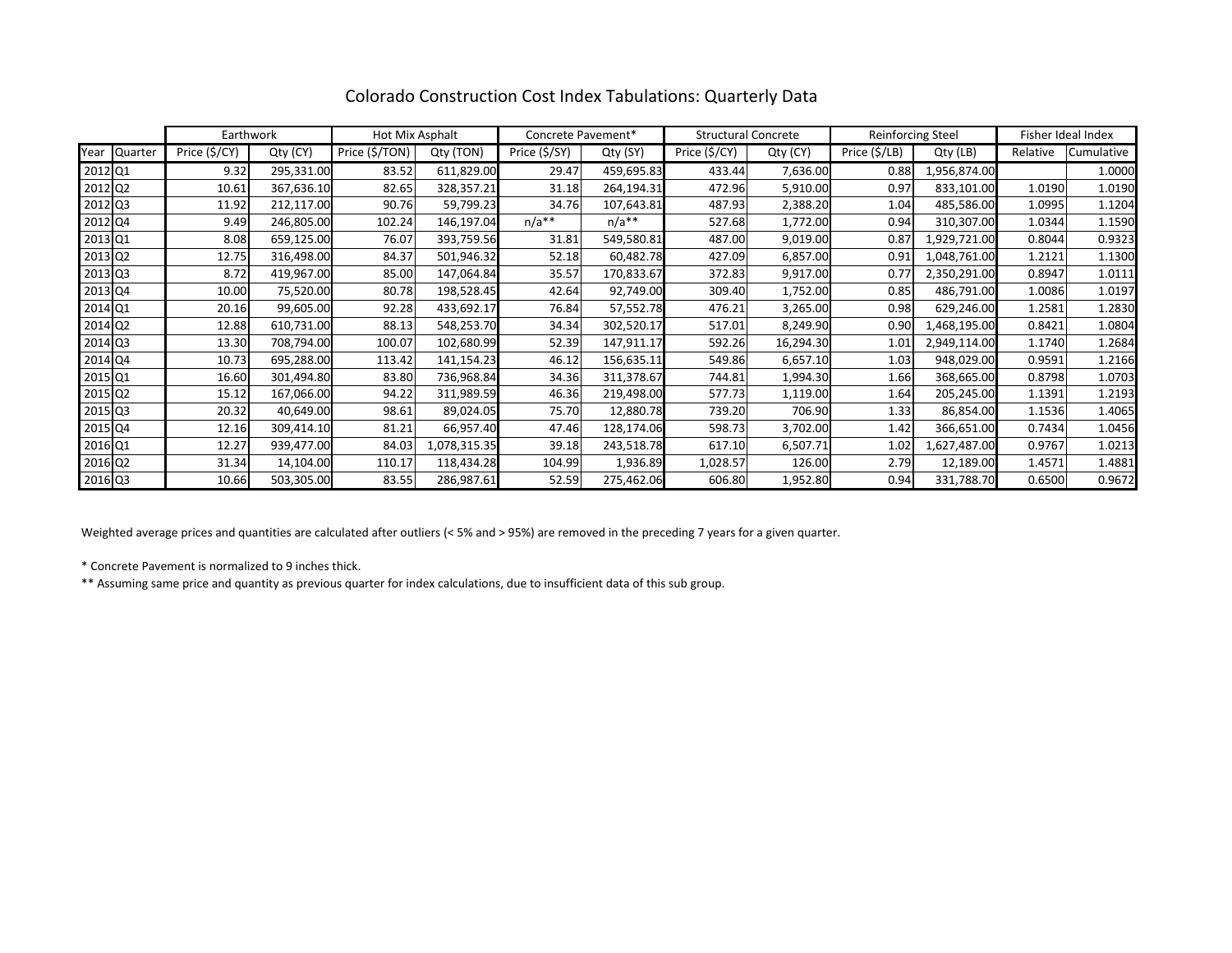

**Colorado CCI - Quarterly Data, Cumulative Assuming 2012 Q1 = 1.0000**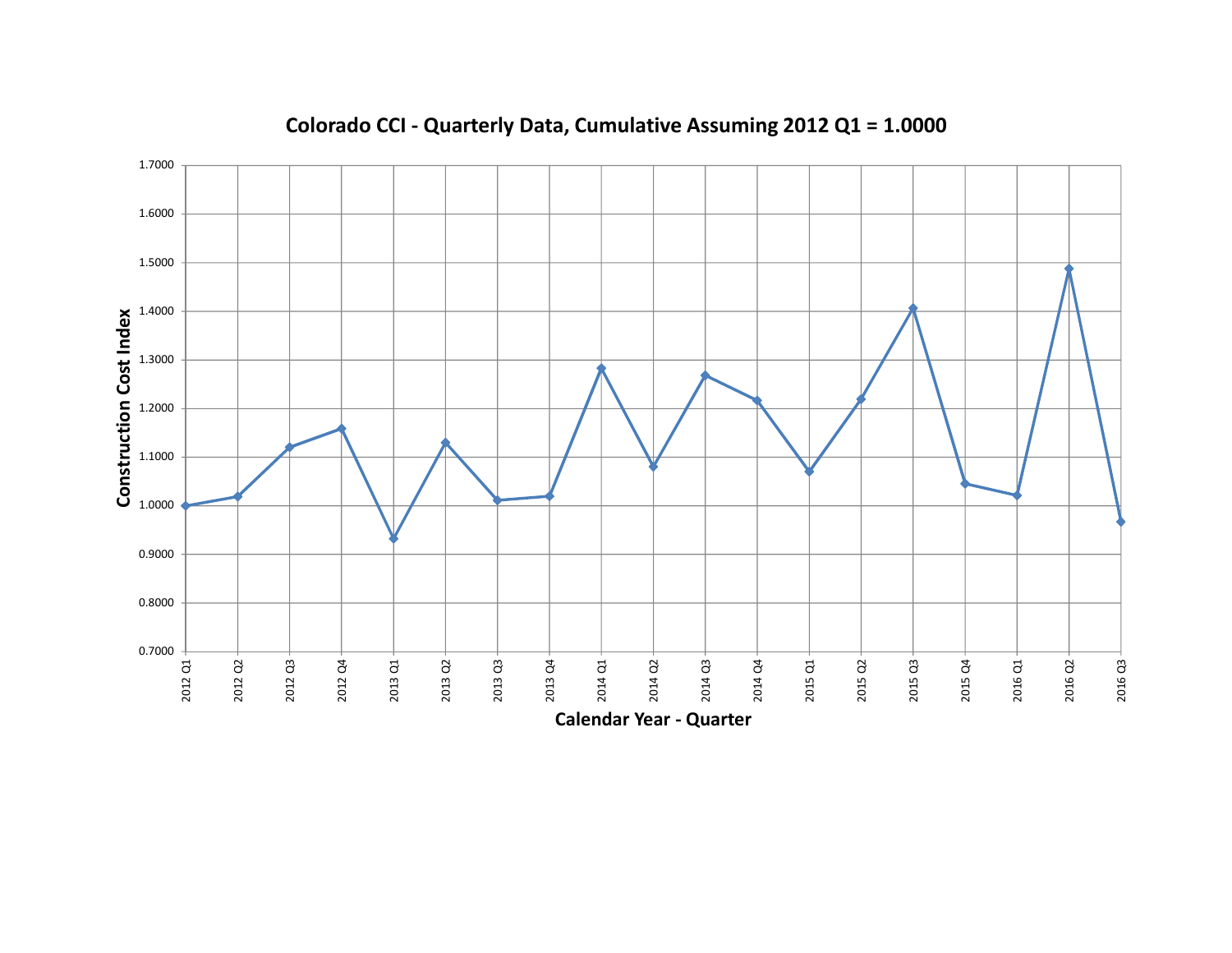|         |         | Earthwork     |              | Hot Mix Asphalt |              | Concrete Pavement* |              | <b>Structural Concrete</b> |           | <b>Reinforcing Steel</b> |               | Fisher Ideal Index |
|---------|---------|---------------|--------------|-----------------|--------------|--------------------|--------------|----------------------------|-----------|--------------------------|---------------|--------------------|
| Year    | Quarter | Price (\$/CY) | Qty (CY)     | Price (\$/TON)  | Qty (TON)    | Price (\$/SY)      | Qty (SY)     | Price (\$/CY)              | Qty (CY)  | Price (\$/LB)            | Qty (LB)      | Annual Change      |
| 2012 Q1 |         | 7.48          | 3,751,697.00 | 74.46           | 2,382,261.64 | 34.23              | 900,143.46   | 422.36                     | 73,783.53 | 0.85                     | 13,569,678.00 | 15.75%             |
| 2012 Q2 |         | 8.23          | 1,880,505.10 | 80.96           | 1,363,144.44 | 30.16              | 816,743.88   | 443.62                     | 23,011.23 | 0.90                     | 4,772,701.00  | 10.64%             |
| 2012 Q3 |         | 8.48          | 1,846,077.10 | 81.66           | 1,287,260.97 | 31.05              | 843,073.00   | 452.94                     | 22,476.20 | 0.91                     | 4,787,809.00  | 10.96%             |
| 2012 Q4 |         | 10.27         | 1,121,889.10 | 86.04           | 1,146,182.48 | 31.16              | 939,177.75   | 463.41                     | 17,706.20 | 0.93                     | 3,585,868.00  | 15.53%             |
| 2013 Q1 |         | 9.49          | 1,485,683.10 | 83.47           | 928,113.04   | 32.27              | 1,029,062.73 | 486.55                     | 19,089.20 | 0.92                     | 3,558,715.00  | 10.18%             |
| 2013 Q2 |         | 9.92          | 1,434,545.00 | 84.12           | 1,101,702.15 | 34.07              | 825,351.20   | 470.21                     | 20,036.20 | 0.91                     | 3,774,375.00  | 6.96%              |
| 2013 Q3 |         | 9.36          | 1,642,395.00 | 83.90           | 1,188,967.76 | 34.28              | 888,541.07   | 433.64                     | 27,565.00 | 0.84                     | 5,639,080.00  | 3.92%              |
| 2013 Q4 |         | 9.37          | 1,471,110.00 | 81.24           | 1,241,299.17 | 35.11              | 873,646.26   | 419.69                     | 27,545.00 | 0.84                     | 5,815,564.00  | $-2.97%$           |
| 2014 Q1 |         | 11.48         | 911,590.00   | 86.56           | 1,281,231.78 | 46.14              | 381,618.23   | 400.29                     | 21,791.00 | 0.84                     | 4,515,089.00  | 9.65%              |
| 2014 Q2 |         | 11.85         | 1,205,823.00 | 88.04           | 1,327,539.16 | 39.83              | 623,655.62   | 433.90                     | 23,183.90 | 0.84                     | 4,934,523.00  | 6.78%              |
| 2014 Q3 |         | 13.42         | 1,494,650.00 | 89.35           | 1,283,155.31 | 44.14              | 600,733.12   | 541.68                     | 29,561.20 | 0.96                     | 5,533,346.00  | 15.05%             |
| 2014 Q4 |         | 12.66         | 2,114,418.00 | 93.51           | 1,225,781.09 | 44.81              | 664,619.23   | 555.07                     | 34,466.30 | 0.98                     | 5,994,584.00  | 20.73%             |
| 2015 Q1 |         | 12.85         | 2,316,307.80 | 89.18           | 1,529,057.76 | 39.26              | 918,445.12   | 574.22                     | 33,195.60 | 1.03                     | 5,734,003.00  | 3.93%              |
| 2015 Q2 |         | 13.04         | 1,872,642.80 | 90.84           | 1,292,793.65 | 42.91              | 835,422.95   | 592.48                     | 26,064.70 | 1.10                     | 4,471,053.00  | 7.23%              |
| 2015 Q3 |         | 13.13         | 1,204,497.80 | 90.64           | 1,279,136.71 | 41.51              | 700,392.56   | 602.72                     | 10,477.30 | 1.27                     | 1,608,793.00  | 1.03%              |
| 2015 Q4 |         | 14.80         | 818,623.90   | 87.45           | 1,204,939.88 | 41.57              | 671,931.51   | 647.54                     | 7,522.20  | 1.54                     | 1,027,415.00  | $-1.69%$           |
| 2016 Q1 |         | 12.80         | 1,456,606.10 | 86.80           | 1,546,286.39 | 44.32              | 604,071.62   | 614.96                     | 12,035.61 | 1.15                     | 2,286,237.00  | 0.67%              |
| 2016 Q2 |         | 12.70         | 1,303,644.10 | 87.14           | 1,352,731.08 | 43.47              | 386,510.51   | 623.45                     | 11,042.61 | 1.11                     | 2,093,181.00  | $-2.50%$           |
| 2016 Q3 |         | 11.94         | 1,766,300.10 | 85.82           | 1,550,694.64 | 46.70              | 649,091.79   | 614.15                     | 12,288.51 | 1.08                     | 2,338,115.70  | $-2.85%$           |

## Colorado Construction Cost Index Tabulations: Annual Percentage Change

Weighted average prices and quantities are calculated after outliers (< 5% and > 95%) are removed in the preceding 7 years for a given quarter.

\* Concrete Pavement is normalized to 9 inches thick.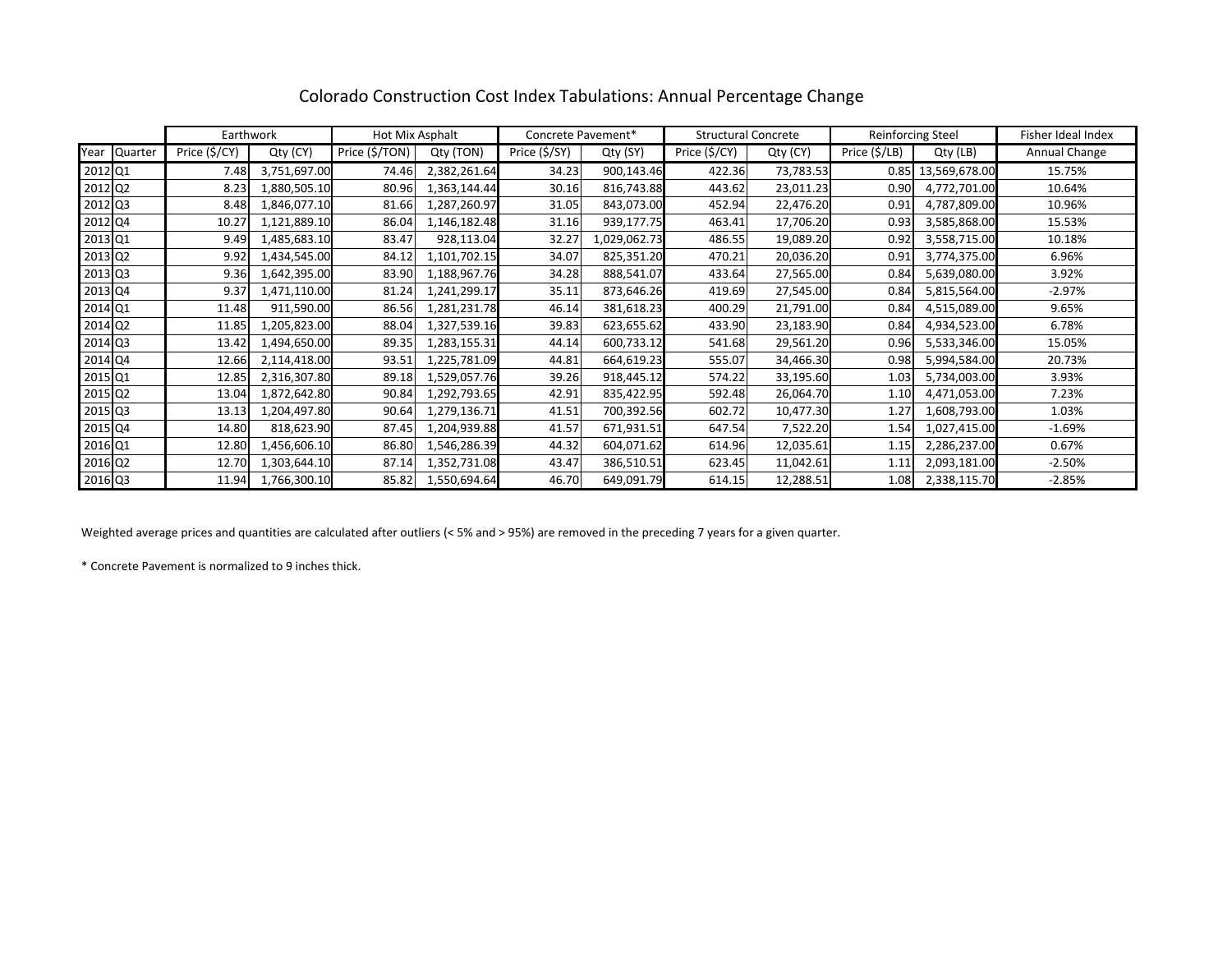

# **Colorado CCI - Annual Percentage Change**

Calculations derived from the most recent four consecutive quarters of data compared to the previous four consecutive quarters of data.